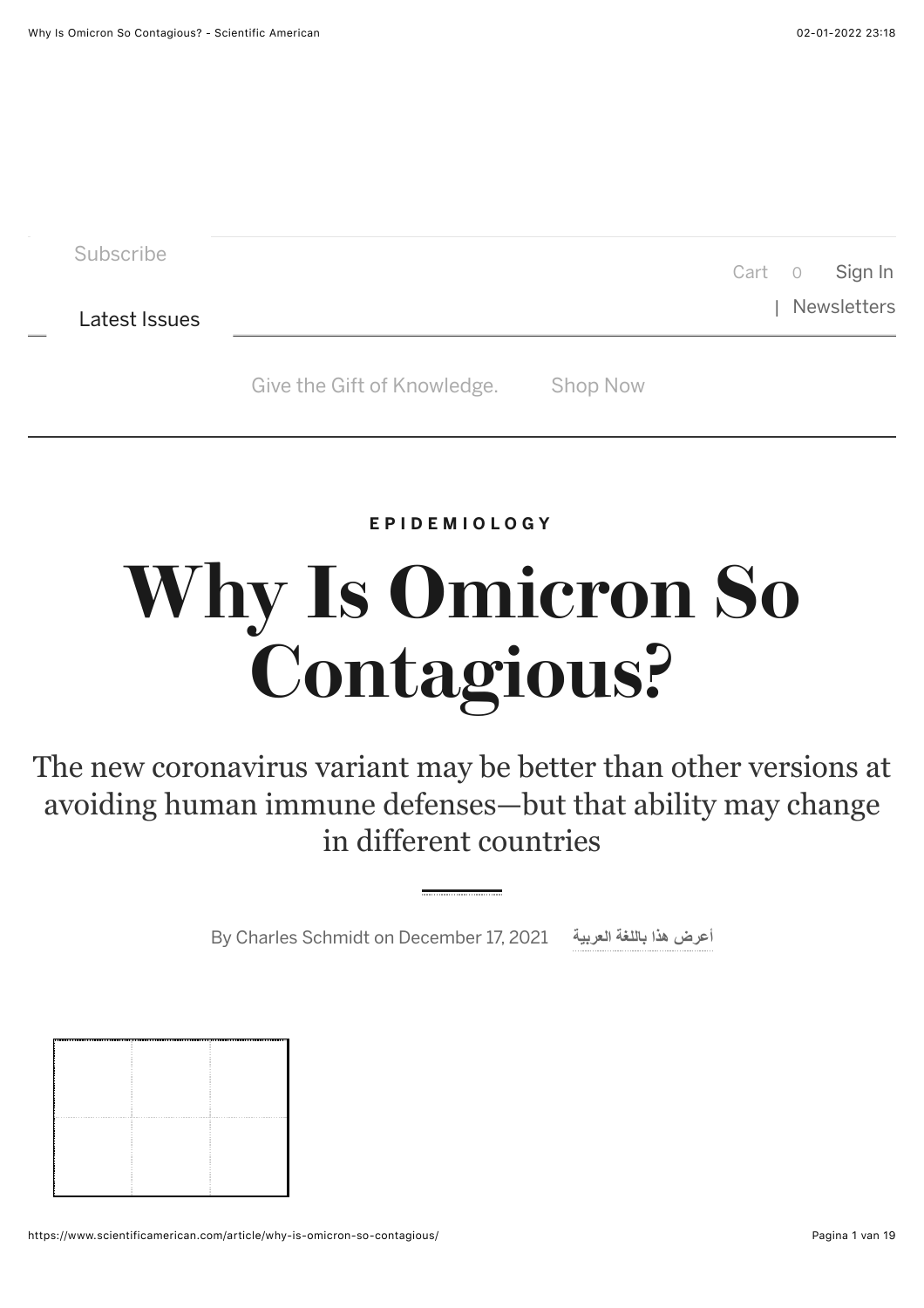

A healthcare worker administers a Covid-19 swab test at the Boulder County Fairgrounds testing site in Longmont, Colorado, U.S., on Tuesday, Dec. 14, 2021. Credit: [Chet Strange/Bloomberg/Getty Images](https://www.gettyimages.com/detail/news-photo/healthcare-worker-administers-a-covid-19-swab-test-at-the-news-photo/1237230889?adppopup=true)

The Omicron variant is spreading rapidly worldwide. New travel restrictions and mounting anxiety have followed this heavily mutated version of the coronavirus, which has been reported now in more than 60 countries. In South Africa, where Omicron's 50 or so mutations were first identified, the variant has shown that it can reinfect people who already caught and survived earlier versions of the SARS-CoV-2 virus, as well as people who have been vaccinated against it.

Scientists are now trying to model Omicron's global trajectory, which depends on two factors. One is its innate contagiousness, or transmissibility. The second is its capacity to evade human immune systems. Untangling how much transmissibility and immune evasion each contribute to the variant's spread is "what will allow us to predict how many people Omicron might infect and how fast," says Marc Lipsitch, an epidemiologist at the Harvard T.H. Chan School of Public Health, in Boston.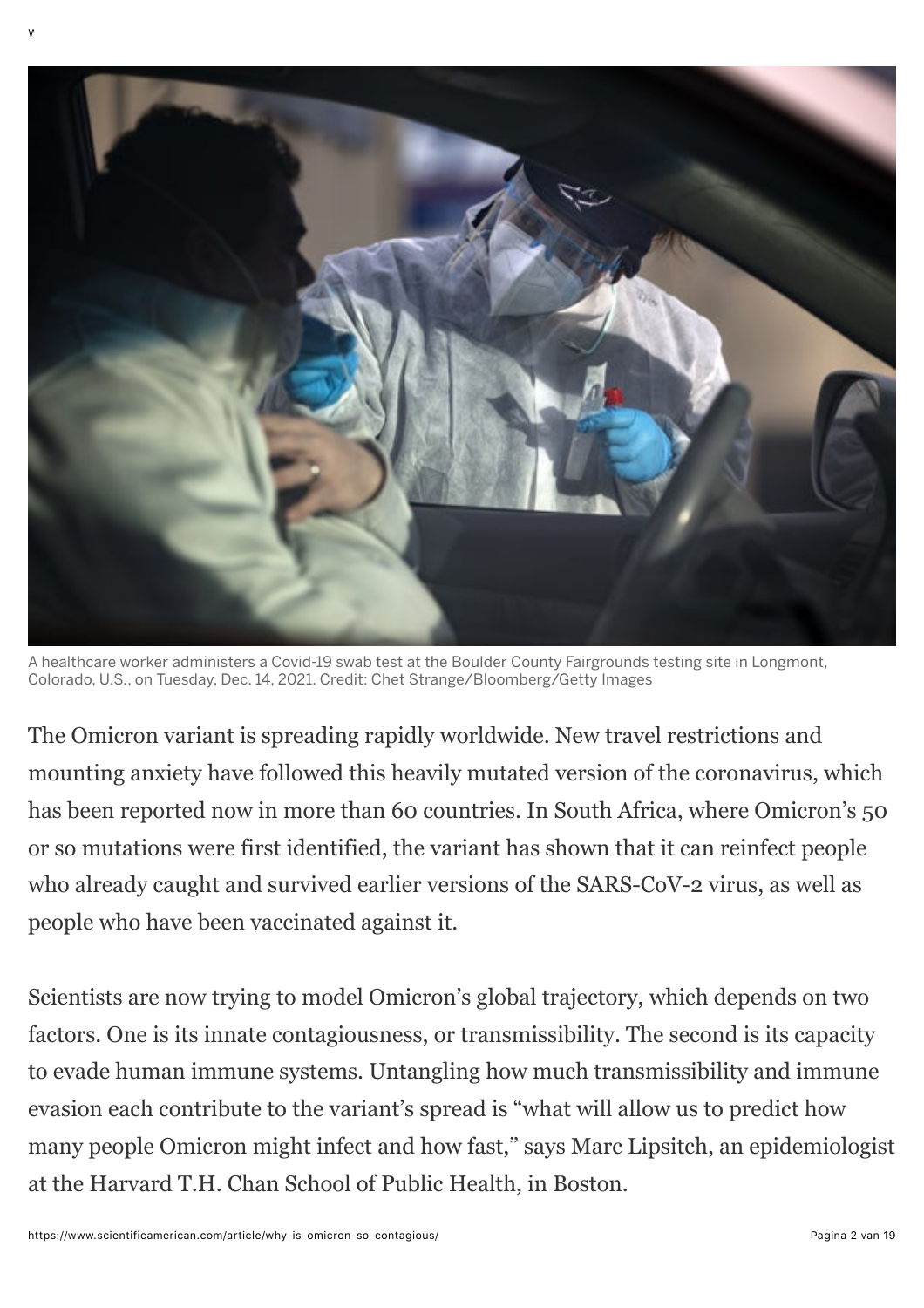Transmissibility reflects the virus's ability to replicate in human cells and move from person to person. "It depends on all sorts of biological processes," explains Jeffrey Shaman, an infectious disease modeler at Columbia University's Mailman School of Public Health. "Does it bind more easily to receptors in people's lungs? Do you shed it more efficiently and spew more of it out so you can infect more people?" Immune system evasion, on the other hand, is the capacity of the virus to avoid antibodies that would otherwise mark it for destruction by the body, as well as an ability to dodge various immune system cells.

A key step in gauging a virus's spread is to start with one infected person and estimate how many other people will get the virus from that individual. In an ongoing pandemic, scientists try to capture that estimate with a value called the effective reproduction number, or  $R_t$ . The variable "t" represents the number of secondary infections and depends on the effects of other people's immunity, seasonal weather patterns, public health interventions, and other limits on viral transmission.  $R_t$  "can change from minute to minute depending on real-world conditions," Lipsitch says. "We use it to determine how fast an outbreak is growing, or shrinking." A value of  $R<sub>2</sub>$ , for instance,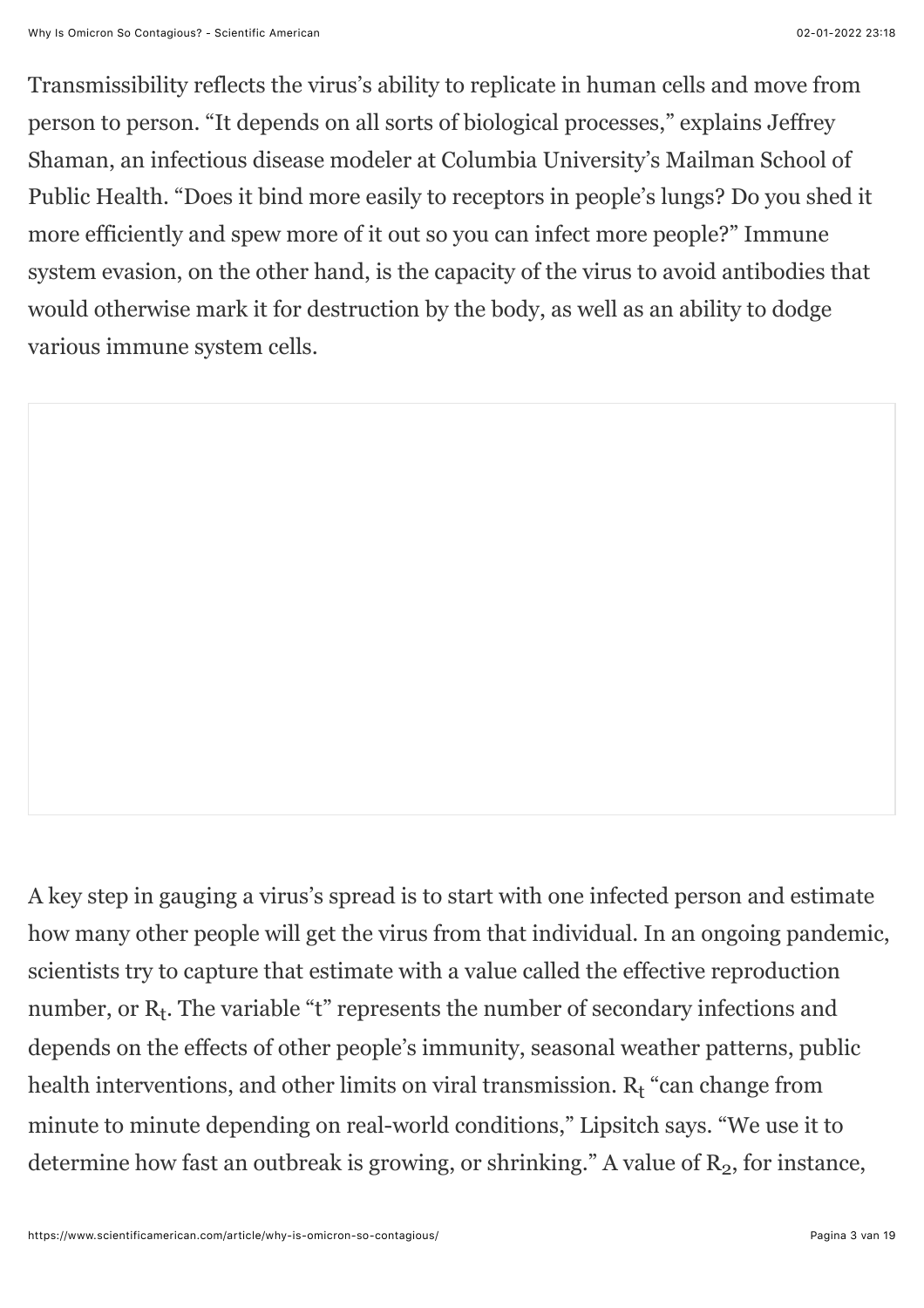means that one person will infect two others while a value of  $R_5$  means the person will spread the virus to five individuals, increasing the number of infected people much faster.

R<sub>t</sub> estimates for Omicron are now emerging. On December 9, South Africa's National Institute for Communicable Diseases (NICD) [reported](https://www.nicd.ac.za/wp-content/uploads/2021/12/The-Daily-COVID-19-Effective-Reproductive-Number-R-in-the-public-sector-of-South-Africa-week-48-of-2021.pdf) that by early November,  $R_t$  in that country had stabilized at values below one, signifying cases were actually falling during a period when Delta was the dominant variant and it ran up against widespread immunity in the population. But then  $R_t$  shot up suddenly in mid-November. It is now greater than 2 throughout most of the country and exceeds 2.5 in the densely populated province of Gauteng, as well as KwaZulu-Natal and Mpumalanga provinces. NICD scientists calculated the value using laboratory-confirmed cases and hospital admissions data. The  $R_t$  in this case includes other variants in addition to Omicron, but the sudden rise indicates that the new variant is in the mix and creating a lot of new infections, according to Carl Pearson, a mathematical modeler at the London School of Hygiene and Tropical Medicine, who works closely with the South African investigators.

Scientists with the United Kingdom's Health Security Agency have since reported an  $R_t$ [of 3.7 for Omicron itself. That disturbingly high number, presented in a technical](https://www.gov.uk/government/publications/investigation-of-sars-cov-2-variants-technical-briefings) briefing released on December 10, is based in part on data showing that Omicron infections in the U.K. are doubling every three days. At that pace, Omicron presents a much larger threat in terms of case counts than Delta, wrote Trevor Bedford, an infectious disease modeler at the Fred Hutchinson Cancer Center, in Seattle, in a detailed series of comments on Twitter.

What's still unknown, Bedford emphasized, is how much of Omicron's rapid rise is because of its intrinsic transmissibility versus its capacity to evade immune defenses. If a given population is broadly immune to other variants, he theorized, then Omicron will spread quickly even if it does not have an inherently superior transmission ability, because people's immune systems will suppress competing variants.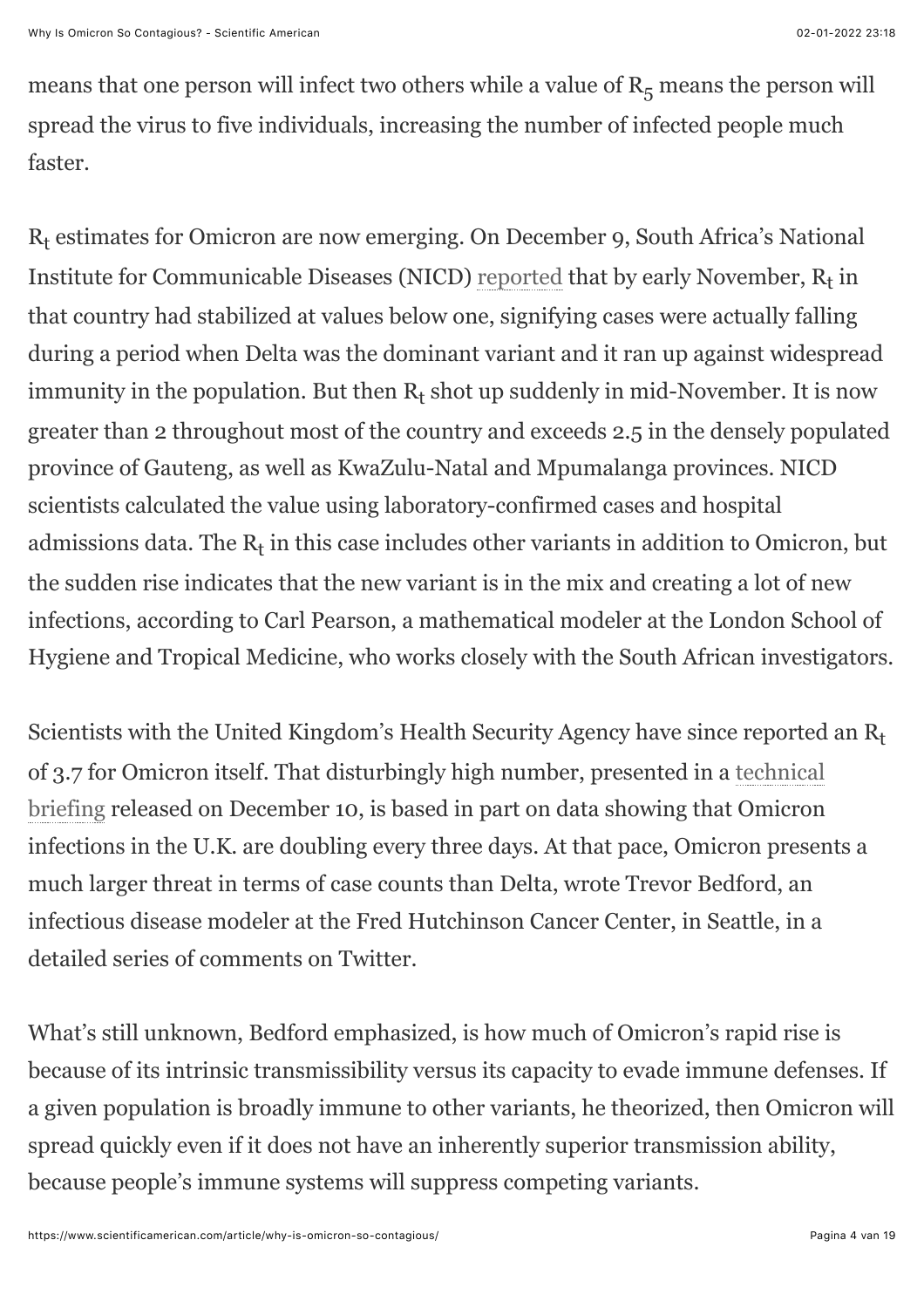Evidence that Omicron does evade human immune responses is accumulating from different sources. One sign is that it reinfects people who already got the virus. A team led by Juliet Pulliam, an epidemiologist who directs the DST-NRF Center of Excellence in Epidemiological Modelling and Analysis at the University of Stellenbosch, near Cape [Town, South Africa, reported on December 2 that more than 35,000 SARS-COV-2](https://www.medrxiv.org/content/10.1101/2021.11.11.21266068v2) reinfections had occurred in that country among 2.8 million people who tested positive for SARS-COV-2 within the past three months. A different [study](https://www.ahri.org/wp-content/uploads/2021/12/MEDRXIV-2021-267417v1-Sigal.pdf) by a team led by Alex Sigal, a virologist at the Africa Health Research Institute in Durban, South Africa, found that neutralizing antibodies in blood samples from people inoculated with the Pfizer-BioNTech vaccine were roughly 40 times less potent against Omicron than they were against other variants.

But whether Sigal's lab experiments foretell reduced vaccine protection in real life is still uncertain, says Sarah Cobey, an epidemiologist and evolutionary biologist at the University of Chicago. because "immune escape is about much more than neutralizing antibodies." Vaccines also activate specialized immune cells that destroy infected cells, so Omicron would have to avoid them as well. "Immune escape cannot be definitively